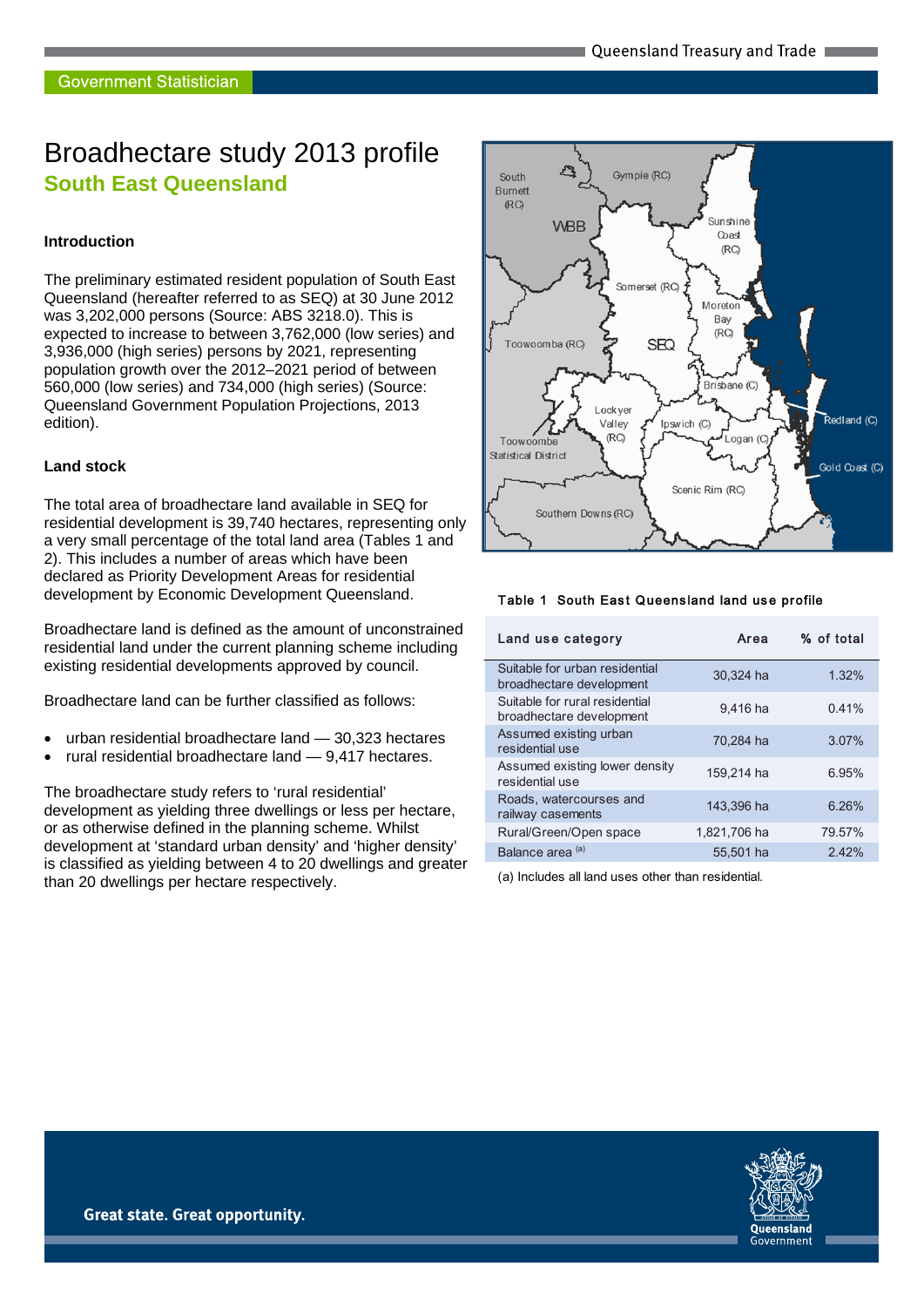#### **Dwelling yields**

Table 2 shows 'theoretical dwelling yield' (the potential number of dwellings that could be constructed based on the identified land stock) and 'expected dwelling yield' (which takes into account factors affecting development of land such as ownership and land fragmentation).

|                | Broadhectare stock (hectares) |                           |                  | Theoretical    | Expected dwelling yield (dwellings) (C) |         |                                   |                  |                    |
|----------------|-------------------------------|---------------------------|------------------|----------------|-----------------------------------------|---------|-----------------------------------|------------------|--------------------|
| Timeframe      | Higher<br>density             | Standard<br>urban density | Rural<br>density | Total<br>stock | dwelling vield<br>(dwellings) (b)       | Higher  | Standard<br>density urban density | Rural<br>density | Total<br>dwellings |
| $0 - 2$ years  | 245                           | 3.385                     | 3.687            | 7.317          | 45.175                                  | 10.458  | 30.869                            | 3.847            | 45.175             |
| $2 - 5$ years  | 645                           | 3.926                     | 1.500            | 6.071          | 77.311                                  | 23.770  | 39.776                            | 1.243            | 64.789             |
| $5 - 10$ years | 945                           | 5.420                     | 746              | 7.111          | 115.566                                 | 45,538  | 54.914                            | 1.907            | 102,359            |
| $10+$ years    | 2.307                         | 9.481                     | 1.346            | 13.134         | 205.736                                 | 73.174  | 96.867                            | 4.050            | 174,092            |
| Not specified  | 737                           | 3.233                     | 2.138            | 6.108          | 85.878                                  | 39.070  | 28.729                            | 2.922            | 70,721             |
| Total          | 4.879                         | 25,445                    | 9.416            | 39.740         | 529.665                                 | 192.011 | 251.155                           | 13.969           | 457.135            |

#### Table 2 South East Queensland broadhectare stock and dwelling yield (a)

(a) Components may not sum exactly to totals due to rounding.

(b) Yield if all broadhectare stock is developed irrespective of ownership and/or fragmentation.

(c) Yield has been reduced to account for likelihood of development due to factors such as ownership and fragmentation.

#### The main points from Table 2 are:

- Broadhectare land is likely to yield approximately 457,100 dwellings.
- Development at higher density accounts for 42 per cent of the total expected dwelling yield.
- Development at standard urban density will account for almost 55 per cent of the total expected dwelling yield.

#### **Stock composition**

The broadhectare stock in SEQ is contained primarily within land parcels greater than 10 hectares in area (Table 3). For all broadhectare parcels, the difference between the overall parcel area (54,647 hectares) and the area available for development (39,740 hectares) indicates that some parcels are affected by physical or environmental constraints. The main points from Table 3 include:

- Residential stock is contained within 10,760 land parcels.
- Parcels less than or equal to 1.2 hectares account for over 51 per cent of all parcels.
- Of the urban broadhectare stock, almost 62 per cent is contained in parcels sized 10 hectares or more.
- Parcels sized 10 hectares or more account for over 58 per cent of the expected total dwelling yield from broadhectare land.

#### Table 3 South East Queensland broadhectare stock composition (a)

| Parcel size<br>Land      |                     | Total area               |                          | Broadhectare area (hectares) |                | Expected dwelling yield (number) |                      |                    |
|--------------------------|---------------------|--------------------------|--------------------------|------------------------------|----------------|----------------------------------|----------------------|--------------------|
| categories<br>(hectares) | parcels<br>(number) | of parcels<br>(hectares) | Urban<br>residential (b) | Rural<br>residential         | Total<br>stock | Urban<br>residential (b)         | Rural<br>residential | Total<br>dwellings |
| $\leq$ 1.2               | 5529                | 3.389                    | 3.291                    | 446                          | 3.737          | 59,840                           | 270                  | 60,109             |
| $1.3 - 2.0$              | 1746                | 3.005                    | 2,163                    | 396                          | 2,559          | 33,727                           | 443                  | 34,170             |
| $2.1 - 4.9$              | 1924                | 6.375                    | 3.696                    | 1.282                        | 4.978          | 57.074                           | 2.136                | 59,210             |
| $5.0 - 9.9$              | 612                 | 4.370                    | 2.460                    | 897                          | 3.357          | 35.006                           | 1.483                | 36,489             |
| $10.0+$                  | 949                 | 37.508                   | 18.713                   | 6.396                        | 25.109         | 257.519                          | 9.637                | 267,157            |
| Total                    | 10.760              | 54,647                   | 30,324                   | 9.416                        | 39,740         | 443.166                          | 13.969               | 457,135            |

(a) Components may not sum exactly to totals due to rounding.

(b) Includes dwellings at higher and standard urban densities.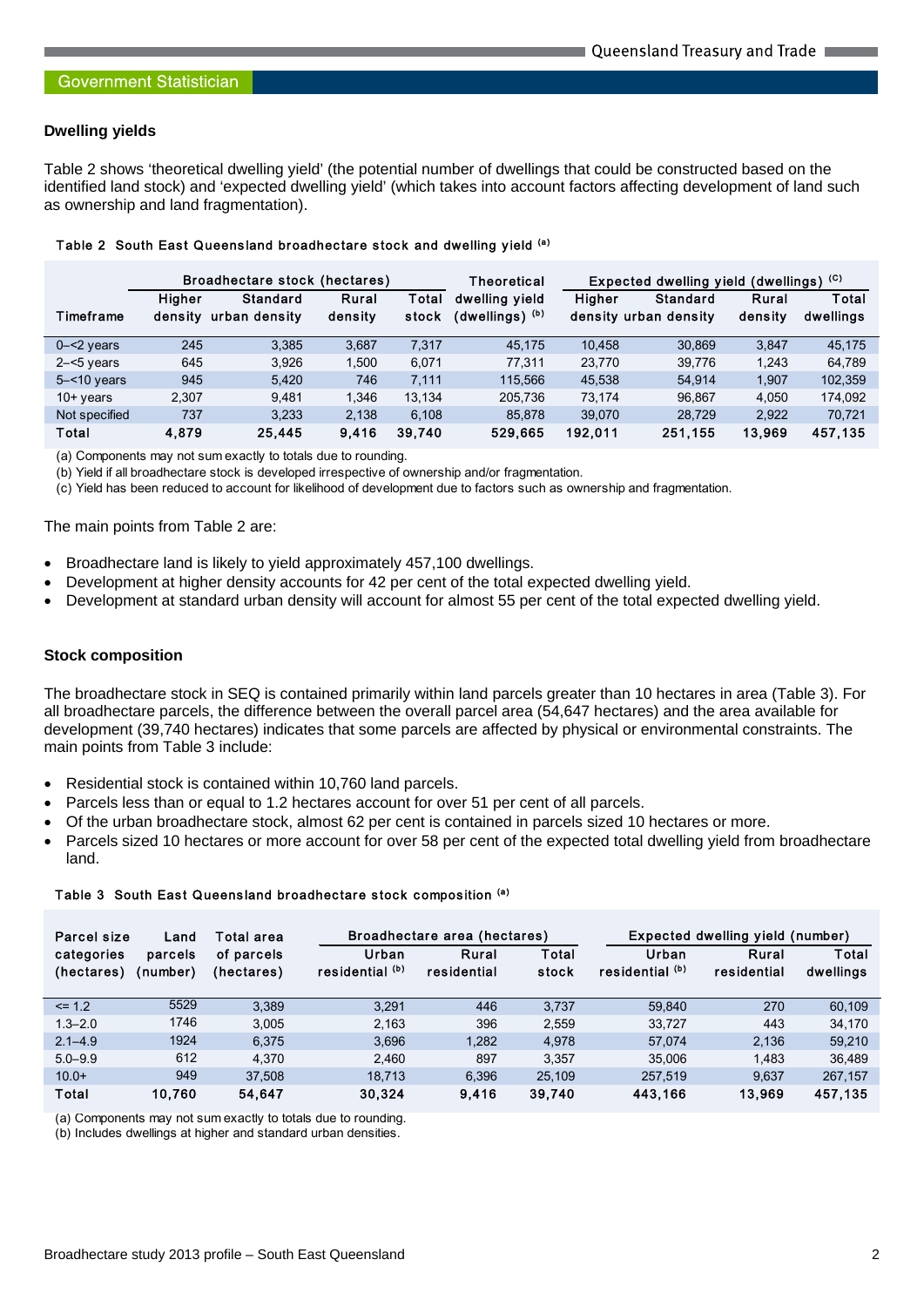#### **Population capacity**

Average household size for occupied private dwellings in SEQ at the time of the 2011 Census was 2.8 and 1.8 persons for houses and attached dwellings respectively. Table 4 shows a range of possible population yields for the total identified broadhectare stock in each density category by a range of household sizes. The current household sizes at the time of the 2011 Census are highlighted.

The main finding from Table 4 is that, depending on average household size, land from broadhectare development could accommodate between 905,100 and 1,270,800 people. Further development in existing residential areas, where the parcel size is less than 2,500 square metres, could also accommodate additional population.

| <b>Development</b>                 | Number of | Household size (average persons per household) |         |           |           |           |  |
|------------------------------------|-----------|------------------------------------------------|---------|-----------|-----------|-----------|--|
| type                               | dwellings | 2.4                                            | 2.6     | 2.8       | 3.0       | 3.2       |  |
|                                    |           | Possible population yield                      |         |           |           |           |  |
| Rural residential                  | 13.969    | 33.526                                         | 36.319  | 39.113    | 41.907    | 44.701    |  |
| Standard urban density residential | 251.155   | 602.772                                        | 653.003 | 703.234   | 753.465   | 803,696   |  |
|                                    |           | Household size (average persons per household) |         |           |           |           |  |
|                                    |           | 1.4                                            | 1.6     | 1.8       | 2.0       | 2.2       |  |
|                                    |           | Possible population yield                      |         |           |           |           |  |
| Higher density residential         | 192.011   | 268.815                                        | 307.218 | 345.620   | 384.022   | 422.424   |  |
|                                    |           |                                                |         |           |           |           |  |
| <b>Total</b>                       | 457,135   | 905.113                                        | 996.540 | 1,087,967 | 1,179,394 | 1,270,821 |  |
|                                    |           |                                                |         |           |           |           |  |

Table 4 South East Queensland population yields based on a range of household sizes (persons) (a)

(a) Count of all persons enumerated in the dwelling on census night, including visitors from within Australia.

Excludes usual residents who were temporarily absent on census night.

#### **Total potential dwelling yield**

Land ownership and fragmentation of land are potential constraints to residential development, and adjustments have been made to the broadhectare stock by applying potential development rates to land parcels. Furthermore, to determine overall residential land supply for this study, existing vacant residential land stock below 2,500 square metres has been added to the broadhectare supply. Residential land supply based on these components indicates a total potential dwelling yield of 457,100 dwellings (See Table 5).

It is important to note that this dwelling yield does not include dwellings that would have been achieved through infill and redevelopment of smaller parcels below the broadhectare model threshold.

#### **Years' supply — illustrative only**

Evidently, not all future dwelling demand will be met through development of broadhectare land. Nevertheless, an indicator of the adequacy of the supply of residential land (broadhectare and vacant lots) can be calculated by comparing the total supply as indicated above with future demand.

To make an assessment of future demand and determine whether there is an adequate supply of residential land, three scenarios of dwelling projections have been used based on the Queensland Government's population projection series low, medium and high. Figure 1 and Table 5 show, based on these scenarios, the amount of land supply in terms of years remaining.



Figure 1 South East Queensland projected demand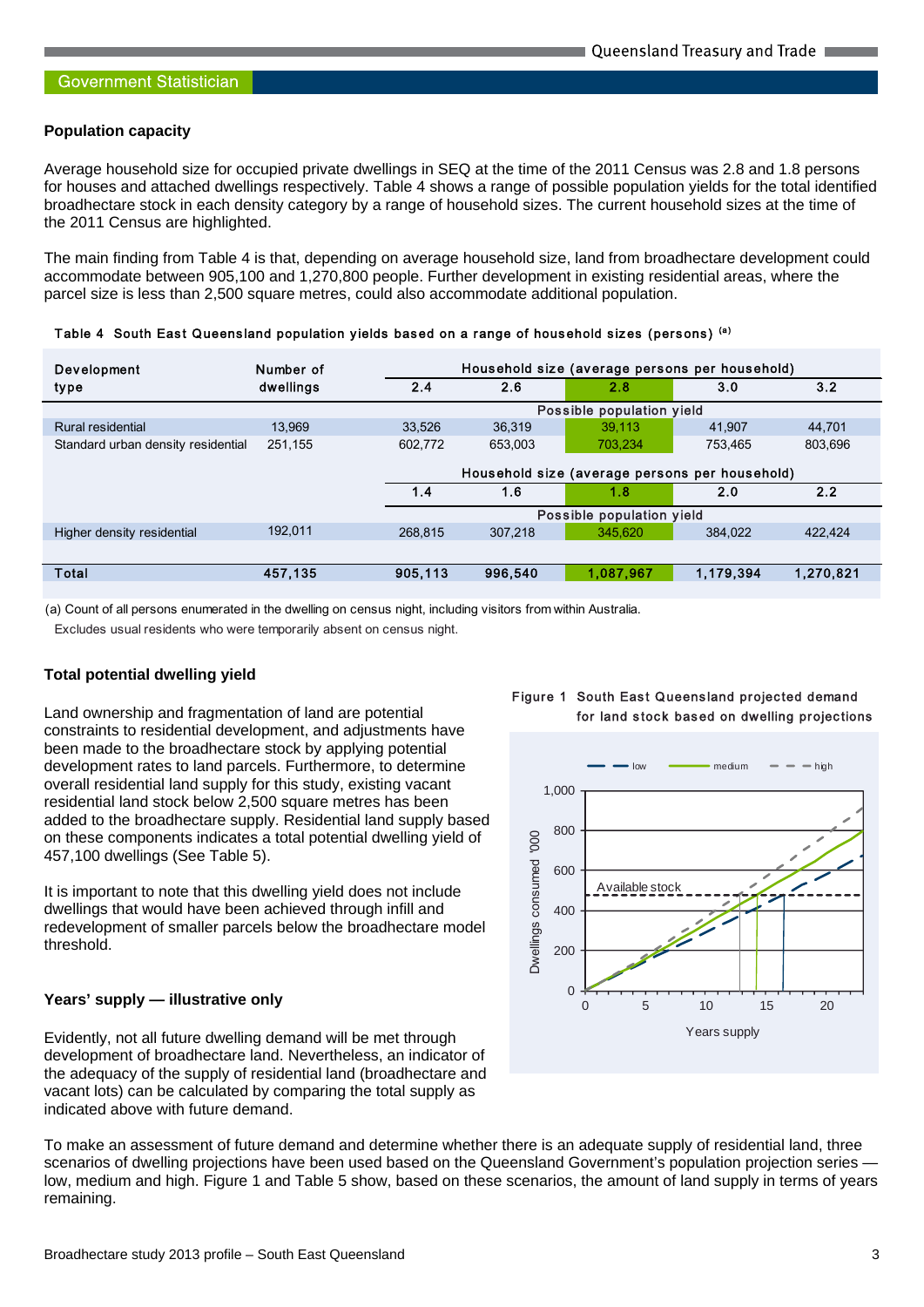# **Government Statistician**

Table 5 also shows that developed land parcels that are vacant account for over four per cent of the total potential dwelling yield.

|                                                          | Demand for residential lots                                                             |                                                               | Supply - Stock of residential lots         |                                                    |                     |
|----------------------------------------------------------|-----------------------------------------------------------------------------------------|---------------------------------------------------------------|--------------------------------------------|----------------------------------------------------|---------------------|
| <b>Dwelling</b><br>production<br>scenario <sup>(a)</sup> | <b>Dwellings required</b><br>to 2036 (b)                                                | <b>Broadhectare</b><br>dwelling yield (c)                     | <b>Existing vacant</b><br>land parcels (d) | <b>Total potential</b><br>dwellings <sup>(e)</sup> | Years<br>supply (f) |
| Low trend                                                | 673,112                                                                                 | 457,135                                                       | 20,245                                     | 477,380                                            | 16                  |
| Medium trend                                             | 795,613                                                                                 | 457.135                                                       | 20.245                                     | 477.380                                            | 14                  |
| High trend                                               | 914.041                                                                                 | 457.135                                                       | 20.245                                     | 477.380                                            | 13                  |
|                                                          |                                                                                         |                                                               |                                            |                                                    |                     |
|                                                          | (a) Based on dwelling projection levels produced in 2013.                               | (d) Estimate of vacant residential parcels at September 2013. |                                            |                                                    |                     |
|                                                          | $\left( \mathsf{L} \right)$ Durallians seminarity 2000 hoped as Coursement Clatistician | (a) Curante of social setted late                             |                                            |                                                    |                     |

### Table 5 South East Queensland broadhectare supply scenarios

(b) Dwellings required to 2036 based on Government Statistician (e) Supply of residential lots.

(c) Adjusted to take into account the propensity of development. broadhectare land.

dwelling projections. (f) Illustrative only, if no development occurs outside of

# **Conclusion — South East Queensland**

The study has estimated that the total area of broadhectare land available for residential development is 39,740 hectares. If this land were fully developed it has the potential to yield approximately 457,000 dwellings and accommodate 1,088,000 people, using current average household sizes.

Based on current medium series household projections and the expected broadhectare dwelling yield, the available residential land stock indicates approximately 14 years of supply.